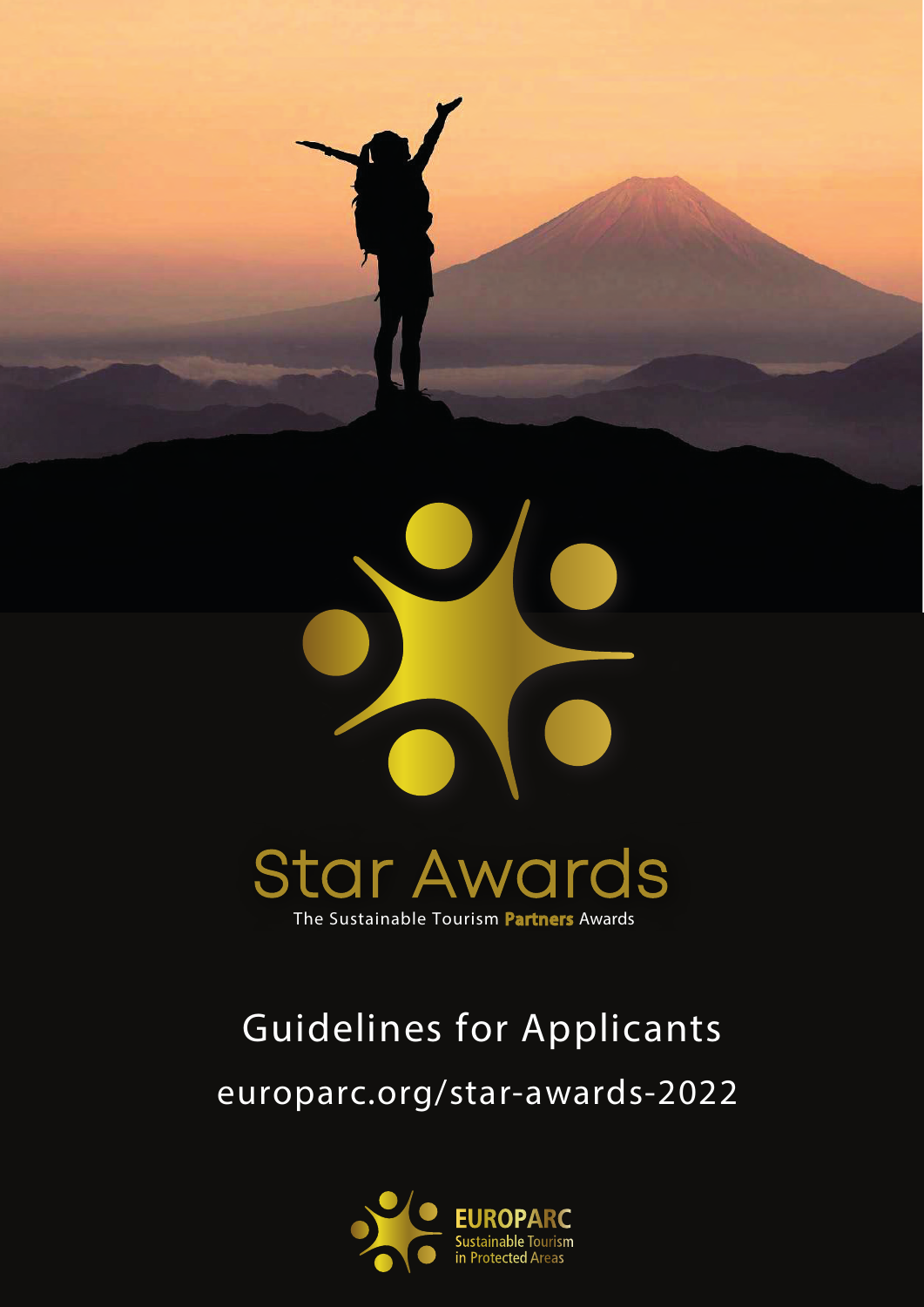

The Sustainable Tourism Partners Awards

**Star Awards** 

#### Welcome to the EUROPARC Sustainable Tourism Partners' Award.

Tourism is one of the main economic drivers of Europe's rural areas. EUROPARC has long recognised the need to ensure we have thriving, living, working landscapes that support nature and people.

Tourism therefore has to be developed and managed along sustainable principles, if we are to ensure a positive future. Parks and Protected Areas are at the core of the natural and cultural assets of an area and are often the main reason for visiting.

However to be a Sustainable Destination, depends on businesses, community and municipalities all working to that common purpose.

In these STAR Awards, EUROPARC seeks to celebrate, champion and acknowledge the effort and investments made by tourism businesses to be more sustainable and help care and protected their natural and cultural heritage.

To be less impactful on the environment in which the businesses reside, to work alongside the park, and to play a supporting role in the community are all the excellent actions of "Charter Partners".









Winners of the 2019 STAR Awards, top to bottom:

Sud Randos © Chantal Breuillaud; © La calma; © Hotel Caminetto; © Delta Polet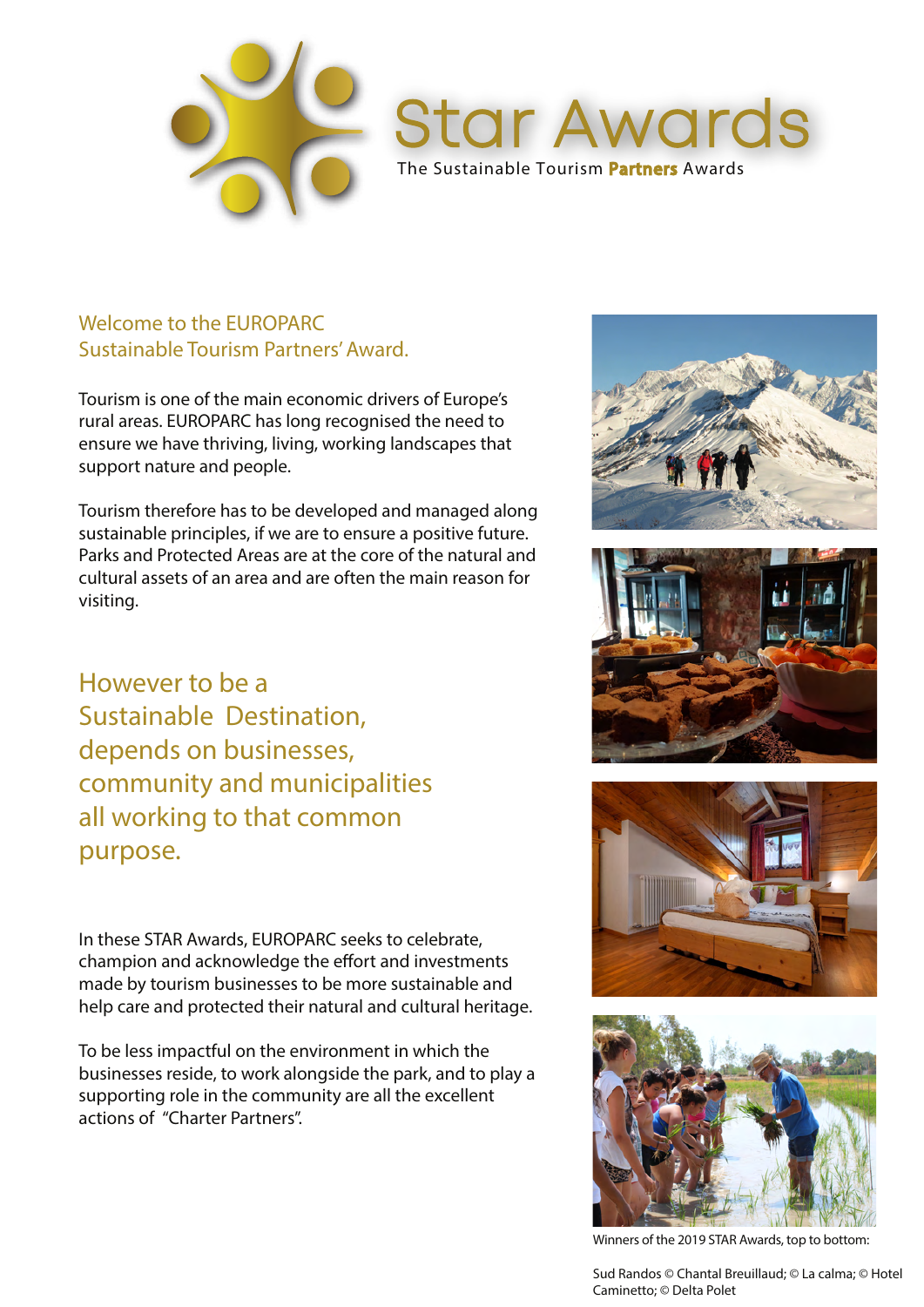### Eligibility

If you are a business of any kind or tour operator, who has a current validated partnership with a park or Protected Area itself currently awarded by EUROPARC, then you are eligible to apply! If you are unsure of your eligibility, please contact your Park for further information.

EUROPARC therefore invites all current Charter Partners and Tour Operators to apply for the awards in order to highlight the sustainable action being done which is

> Good for Nature, Good for People & Good for Business.

### Categories

We really want to learn of your experiences and share your stories, so we have endeavoured to ask questions in different areas in which you may contribute to the Sustainable Destination. We have tried to make the questions as intuitive as possible to answer.

There are 4 categories: Contribution to Conservation, Reducing impact on the Environment, Building my Community & Communicating the values of my Park and my Business

#### • Contribution to Conservation

Tell us your direct actions or contributions for habitats and species of your Protected Area.

#### $\cdot$  Reducing impact on the Environment

Tell us your efficient ways to reduce your energy, waste so have a lighter impact on the environment.

#### $\cdot$  Building my community

Tell us how your business contributes to the cultural and social fabric of your community.

Communicating the values of my Park and my •Business

Tell us how you communicate your commitment to sustainability and the fantastic area you invite your guests to value and enjoy.

All categories will include some questions regarding Contribution to Conservation,

as it is a fundamental principle of the Charter for Sustainable Tourism.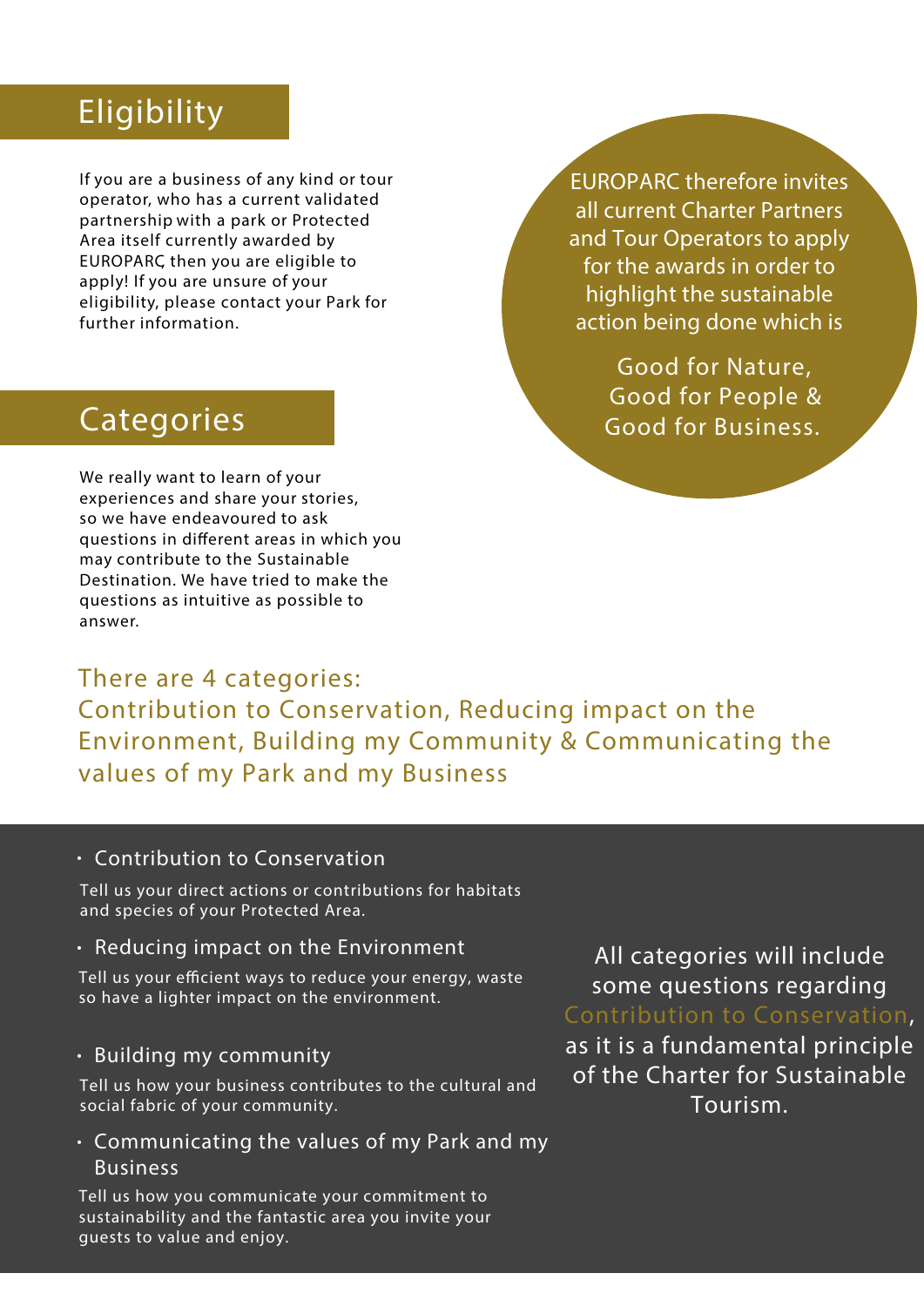### The Application Process

We invite you to apply in as many categories as you like.

Use the online form in either French, Italian, Spanish or English. These will be assessed by an in-country jury and a representative from EUROPARC.

The best from each country, in each category, will be adjudicated by an international jury who will then select the overall winners.

The winners will be announced at the EUROPARC Charter Award Ceremony 2022. Winners will be invited to attend the Award Ceremony at the European Parliament, in Brussels in late November / December 2022 - if pandemic circumstances allow. A local award ceremony however, can be arranged instead if preferred.

**Applications are open until 1st of April 2022**

The overall winner will receive, along with a representative from the Park or Protected Area with whom they are a partner, **a free place at the EUROPARC Conference 2022 or at the 2023 Charter meeting.**

### Who can apply?

Sustainable Business Partners and Tour Operators that currently hold the certificate (Charter Part II or Charter Part III) in a currently awarded Sustainable Destination.

encent the network of Editor<br>Sustainable Destinations at: Check the network of EUROPARC

europarc.org/network-sustainable-destinations

Cri teri **P**  • Collaborative work (with parks or other partners)

• Results & impacts achieved (what is being done is affecting a change)

• Originality & Innovation (is it new? Does it do something different?) • Replicability (how readily could it be followed by others)

• Quality (amound and level of action taken)